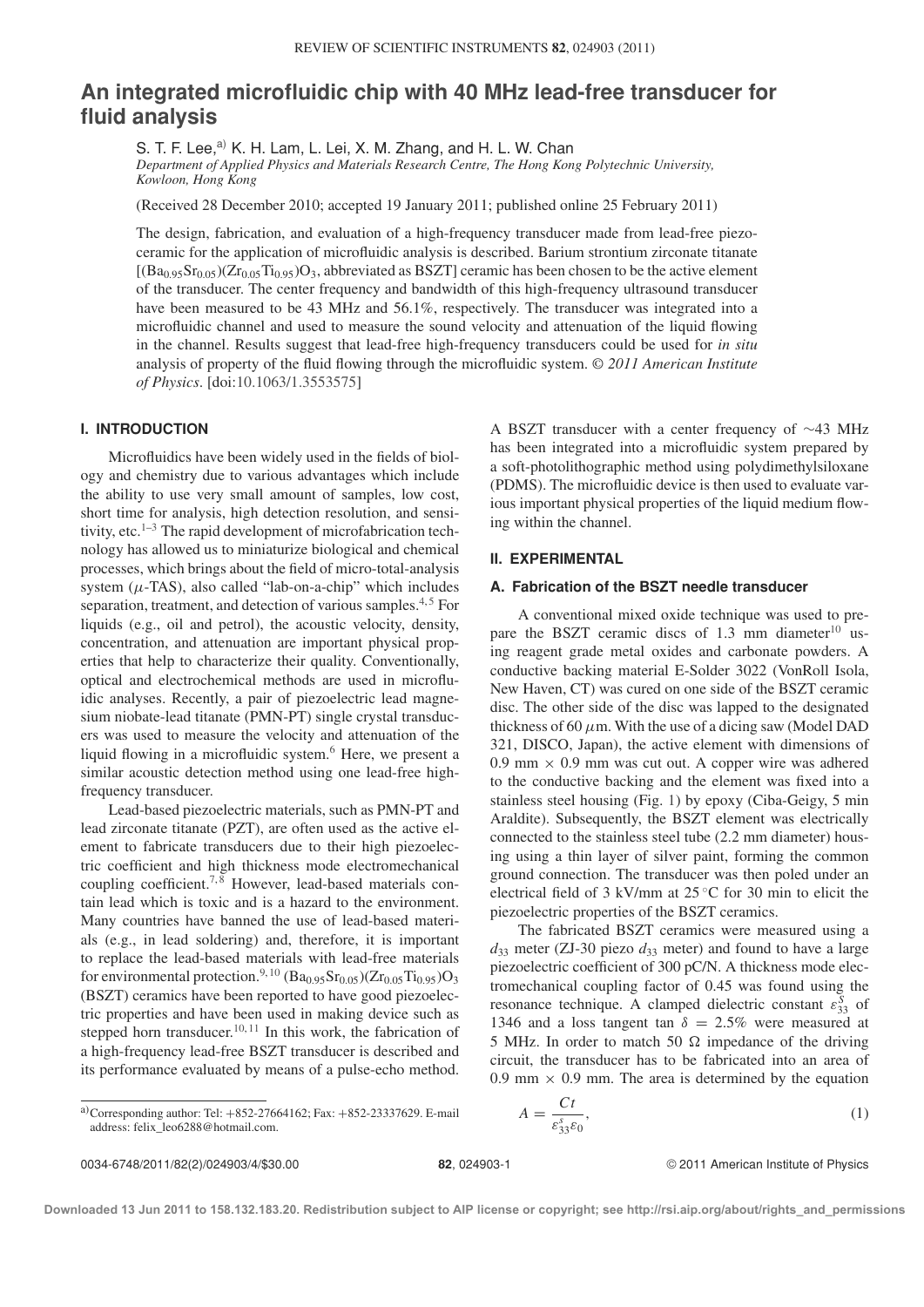

FIG. 1. (Color online) Schematic diagram of the BSZT transducer.

where *C* is the capacitance at 5 MHz, *t* is the thickness,  $\varepsilon_{33}^S$  is the clamped dielectric constant, and  $\varepsilon_0$  is the permittivity of vacuum. The capacitance can be estimated using the equation

$$
C = \frac{1}{2\pi f Z},\tag{2}
$$

where *f* is the resonance frequency (∼43 MHz) and *Z* is the electrical impedance which is 50  $\Omega$ .

To determine the center frequency, bandwidth, and insertion loss of the transducer, a pulse-echo response arrangement was employed. The transducer, mounted in a water tank in front of a thick stainless steel target, was connected to a Panametrics 5900PR pulser/receiver. The testing distance was at  $a^2/\lambda$  in the far field region, where *a* is the radius of the transducer and  $\lambda$  is the acoustic wavelength in water at the resonance frequency. The transducer was excited by 1  $\mu$ J electrical impulse with 1 kHz repetition rate and 50  $\Omega$  damping. The echo response was displayed on an oscilloscope (HP Infinium) captured by the circuit of the 5900PR together with the frequency spectrum calculated by the built-in fast-Fouriertransform math feature on the oscilloscope. The two-way insertion loss was measured by a Tektronix AFG 3251 function generator with 50  $\Omega$  output impedance. A tone burst of a 20-cycle sine wave with an amplitude of 1 V was generated at the center frequency of the transducer, as measured by the oscilloscope with 50  $\Omega$  coupling. By connecting the transducer to the function generator, the voltage amplitude of received echo was measured by the oscilloscope with  $1 M\Omega$  coupling.

#### **B. Fabrication of the microfluidic system**

The microfluidic channel was made up of two parts. The bottom part was formed by a PDMS mixture with a ratio of 10:1 prepolymer and crosslinking polymer. It was cured at 85 °C for 1 hr and is 3 mm thick. The transducer was fixed into a tube of slightly larger diameter (2.6 mm) to enable a smooth movement along its axial direction, and a nonharden-



FIG. 2. (Color online) Design of the microfluidic system. (a) Top-view of the microfluidic system. (b) Cross-sectional view of the microfluidic system.

ing gasket joining compound (Loctite Ultra Black) was added to prevent leakage of the liquid during measurement. The transducer was then fixed into the bottom layer of PDMS. A polished metal block (2.6 mm diameter) was fixed at 2.8 mm away from the transducer to reflect the ultrasonic pulse. A chamber was formed by cutting away the PDMS (2.6 mm  $\times$  2.8 mm  $\times$  2.6 mm) between the transducer and the metal block and by the cylindrical cavity of radius 1.4 mm in the upper PDMS block. The schematic diagram of the microfluidic system is shown in Fig. 2. To fabricate the Si mold for the upper part of the channel, a thin layer of photoresist was spun on a silicon wafer and patterned by a high precision plastic mask. Lithographic techniques were employed to develop the channel pattern. PDMS of ratio 5:1 was poured onto the Si mold. After curing, the PDMS was peeled off from the mold. The channel has a height of 10  $\mu$ m. Finally, oxygen plasma treatment was applied to both surfaces for 1 min to enable bonding between the two PDMS layers. Figure 3 shows a photograph of the prototype microfluidic system.



FIG. 3. (Color online) A photograph of the microfluidic system.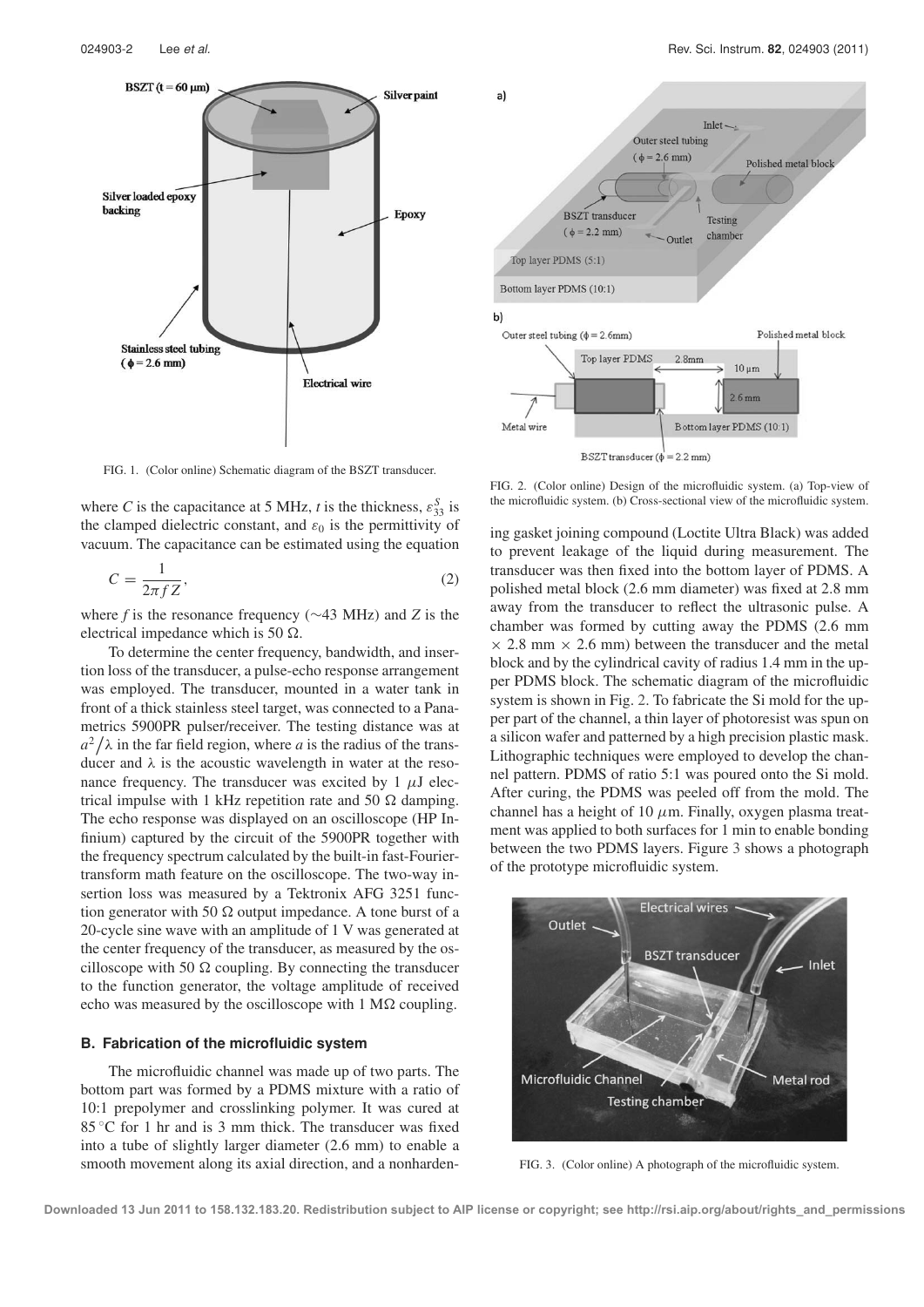

FIG. 4. (Color online) Electrical impedance magnitude and phase angle of the BSZT transducer.

# **III. RESULTS AND DISCUSSION**

The electrical impedance versus frequency of the transducer was measured by an HP4194A impedance analyzer (Fig. 4). The electrical impedance is  $\sim$ 50 Ω near the maximum of the phase angle (∼43 MHz). From the measured pulse-echo waveform as shown in Fig. 5, the center frequency is found to be ∼43 MHz and the −6 dB bandwidth is 56.1%. The two-way insertion loss was found to be  $-26$  dB at the center frequency, which is higher than that of the PMN-PT transducer<sup>6</sup> (−15.8 dB) presumably due to the higher tan  $\delta$  $(= 2.5\%)$  of BSZT (in PMN-PT, tan  $\delta = 0.5\%$ ).

In this system, the transducer acts as both transmitter and receiver. An electrical signal is delivered to the transducer by a function generator to produce a pulse; the pulse is reflected by the metal surface and received by the same transducer after a time delay. Sound velocity *c* could be calculated by

$$
c = \frac{2d}{t},\tag{3}
$$

where *d* is the distance between the transducer and the reflector and *t* is the time of flight.

Sodium chloride (NaCl) and potassium chloride (KCl) solution with different concentrations are used as testing



FIG. 5. (Color online) Measured pulse-echo waveform and frequency spectrum of the BSZT transducer.



FIG. 6. (Color online) Sound velocity of water–NaCl solution with wt. % from 0% to35%. Inset: Sound velocity of water–NaCl solution with wt. % from 0% to 4%.

samples. Each solution was pumped using a syringe pump (Baoding Longer Precision Pump Co., Ltd., model TS2–60) and flew through the microchannel at a rate of 20  $\mu$ l/h. The measured sound velocity of water at 22 ◦C is 1481.8 m/s, which is close to the reported value.<sup>12</sup> The sound velocity of the saline solution with different weight percentages of NaCl was measured and the results are shown in Fig. 6. It can be seen that the lead-free transducer is capable of sensing the effect of low concentration as shown in Fig. 6(a). Figure 6(b) shows that the velocity of sound increases linearly as the concentration of NaCl increases. Figure 7 shows similar phenomenon with KCl solution. The results obtained from low concentration tests depend on the resolution of the measuring instrument. The slopes of acoustic velocity versus wt. % of KCl and NaCl are found to be 4.5 and  $8.5 \text{ ms}^{-1}$  wt. %<sup>-1</sup>, respectively. These results are in agreement with the reported values.<sup>13</sup> Besides, the acoustic velocity and attenuation coefficient of alcohol  $(C_2H_5OH)$  were also measured. The attenuation coefficient  $\alpha$  is determined by

$$
\alpha(f) = \frac{20}{2d} \left( \log_{10} \frac{A_1(f)}{A_2(f)} \right),\tag{4}
$$



FIG. 7. (Color online) Sound velocity of water–KCl solution with wt. % from 0% to 35%. Inset: Sound velocity of water–KCl solution with wt. % from  $0\%$  to  $4\%$ .

**Downloaded 13 Jun 2011 to 158.132.183.20. Redistribution subject to AIP license or copyright; see http://rsi.aip.org/about/rights\_and\_permissions**